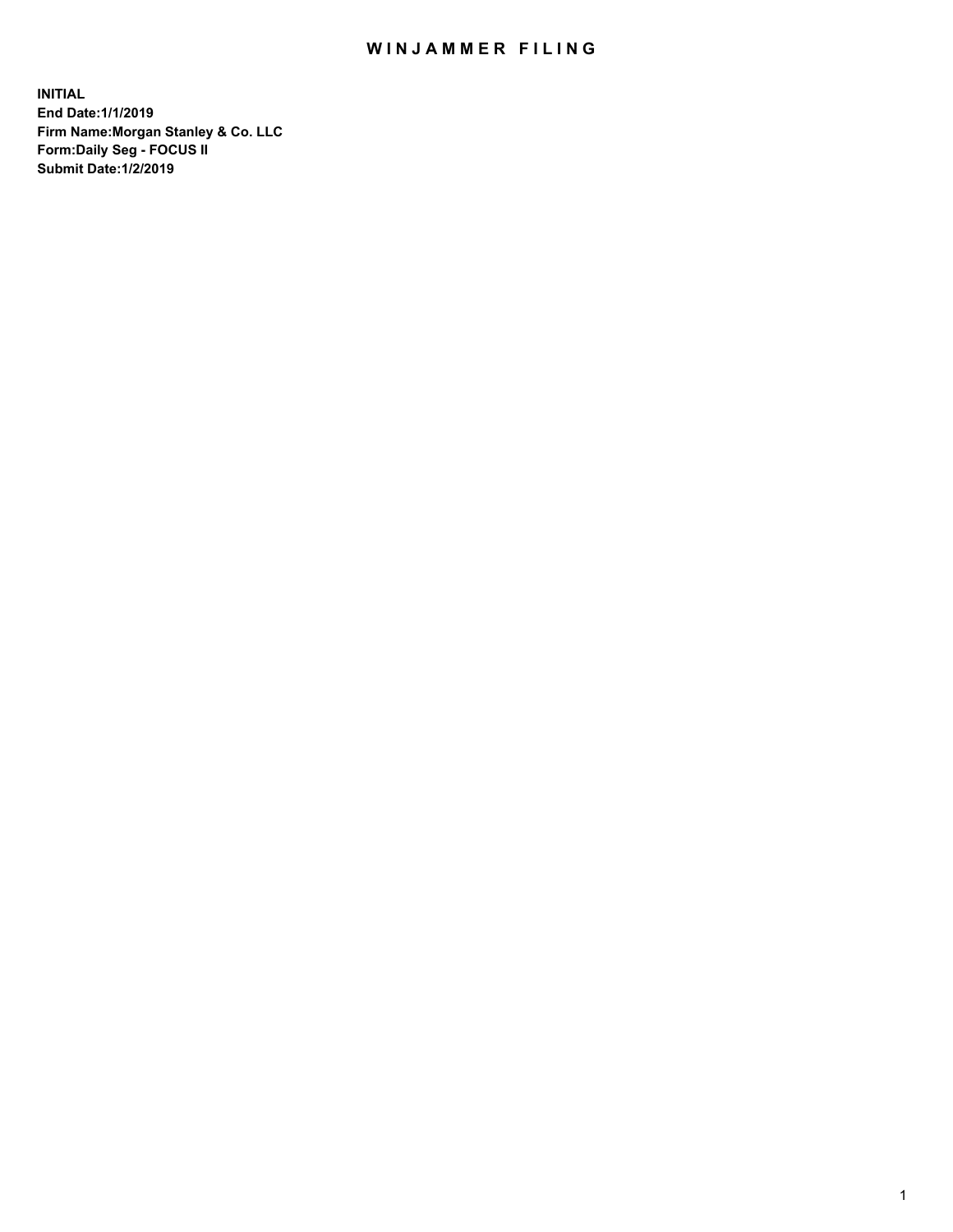**INITIAL End Date:1/1/2019 Firm Name:Morgan Stanley & Co. LLC Form:Daily Seg - FOCUS II Submit Date:1/2/2019 Daily Segregation - Cover Page**

| Name of Company                                                                                                                                                                                                                                                                                                                | Morgan Stanley & Co. LLC                                    |
|--------------------------------------------------------------------------------------------------------------------------------------------------------------------------------------------------------------------------------------------------------------------------------------------------------------------------------|-------------------------------------------------------------|
| <b>Contact Name</b>                                                                                                                                                                                                                                                                                                            | <b>Ikram Shah</b>                                           |
| <b>Contact Phone Number</b>                                                                                                                                                                                                                                                                                                    | 212-276-0963                                                |
| <b>Contact Email Address</b>                                                                                                                                                                                                                                                                                                   | Ikram.shah@morganstanley.com                                |
| FCM's Customer Segregated Funds Residual Interest Target (choose one):<br>a. Minimum dollar amount: ; or<br>b. Minimum percentage of customer segregated funds required:% ; or<br>c. Dollar amount range between: and; or<br>d. Percentage range of customer segregated funds required between: % and %.                       | 280,000,000<br><u>0</u><br>00<br>0 <sub>0</sub>             |
| FCM's Customer Secured Amount Funds Residual Interest Target (choose one):<br>a. Minimum dollar amount: ; or<br>b. Minimum percentage of customer secured funds required:%; or<br>c. Dollar amount range between: and; or<br>d. Percentage range of customer secured funds required between:% and%.                            | 140,000,000<br><u>0</u><br>0 <sub>0</sub><br>0 <sub>0</sub> |
| FCM's Cleared Swaps Customer Collateral Residual Interest Target (choose one):<br>a. Minimum dollar amount: ; or<br>b. Minimum percentage of cleared swaps customer collateral required:% ; or<br>c. Dollar amount range between: and; or<br>d. Percentage range of cleared swaps customer collateral required between:% and%. | 92,000,000<br><u>0</u><br><u>00</u><br>00                   |

Attach supporting documents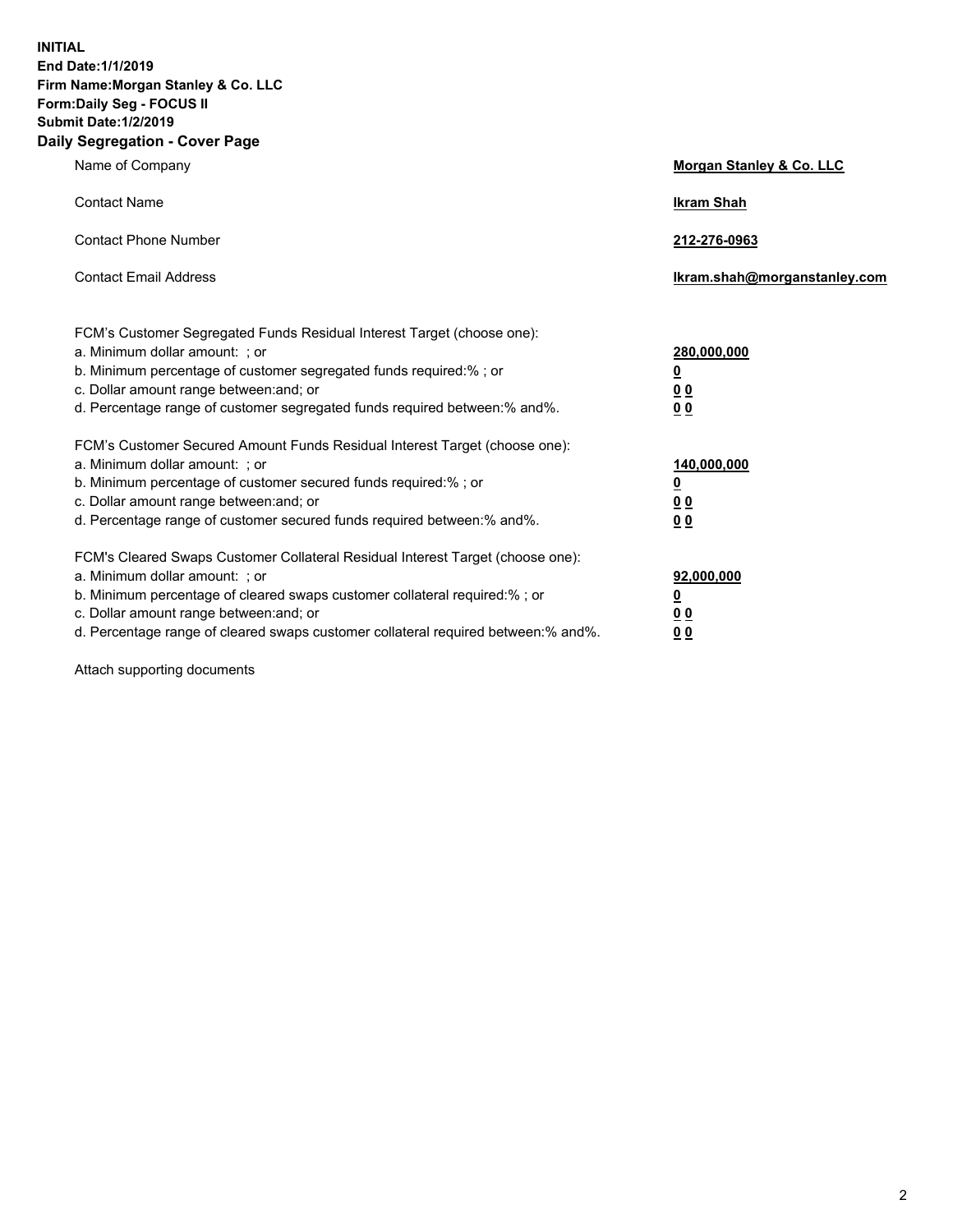|          | <b>INITIAL</b><br>End Date: 1/1/2019<br>Firm Name: Morgan Stanley & Co. LLC<br>Form: Daily Seg - FOCUS II<br><b>Submit Date: 1/2/2019</b><br><b>Daily Segregation - Secured Amounts</b> |                                    |
|----------|-----------------------------------------------------------------------------------------------------------------------------------------------------------------------------------------|------------------------------------|
|          | Foreign Futures and Foreign Options Secured Amounts<br>Amount required to be set aside pursuant to law, rule or regulation of a foreign                                                 | $0$ [7305]                         |
|          | government or a rule of a self-regulatory organization authorized thereunder                                                                                                            |                                    |
| 1.       | Net ledger balance - Foreign Futures and Foreign Option Trading - All Customers                                                                                                         |                                    |
|          | A. Cash                                                                                                                                                                                 | 4,112,894,751 [7315]               |
|          | B. Securities (at market)                                                                                                                                                               | 2,051,963,719 [7317]               |
| 2.<br>3. | Net unrealized profit (loss) in open futures contracts traded on a foreign board of trade<br>Exchange traded options                                                                    | -943,091,585 [7325]                |
|          | a. Market value of open option contracts purchased on a foreign board of trade                                                                                                          | 6,563,300 [7335]                   |
|          | b. Market value of open contracts granted (sold) on a foreign board of trade                                                                                                            | -8,207,121 [7337]                  |
| 4.       | Net equity (deficit) (add lines 1.2. and 3.)                                                                                                                                            | 5,220,123,064 [7345]               |
| 5.       | Account liquidating to a deficit and account with a debit balances - gross amount                                                                                                       | 171,088,051 [7351]                 |
|          | Less: amount offset by customer owned securities                                                                                                                                        | -165,162,686 [7352] 5,925,365      |
| 6.       |                                                                                                                                                                                         | [7354]                             |
|          | Amount required to be set aside as the secured amount - Net Liquidating Equity<br>Method (add lines 4 and 5)                                                                            | 5,226,048,429 [7355]               |
| 7.       | Greater of amount required to be set aside pursuant to foreign jurisdiction (above) or line                                                                                             | 5,226,048,429 [7360]               |
|          | 6.<br>FUNDS DEPOSITED IN SEPARATE REGULATION 30.7 ACCOUNTS                                                                                                                              |                                    |
| 1.       | Cash in banks                                                                                                                                                                           |                                    |
|          | A. Banks located in the United States                                                                                                                                                   | 194,486,921 [7500]                 |
|          | B. Other banks qualified under Regulation 30.7                                                                                                                                          | 1,030,027,229 [7520] 1,224,514,150 |
|          |                                                                                                                                                                                         | [7530]                             |
| 2.       | Securities                                                                                                                                                                              |                                    |
|          | A. In safekeeping with banks located in the United States                                                                                                                               | 165,379,959 [7540]                 |
|          | B. In safekeeping with other banks qualified under Regulation 30.7                                                                                                                      | 0 [7560] 165,379,959 [7570]        |
| 3.       | Equities with registered futures commission merchants<br>A. Cash                                                                                                                        | 6,790,785 [7580]                   |
|          | <b>B.</b> Securities                                                                                                                                                                    | $0$ [7590]                         |
|          | C. Unrealized gain (loss) on open futures contracts                                                                                                                                     | 481,636 [7600]                     |
|          | D. Value of long option contracts                                                                                                                                                       | $0$ [7610]                         |
|          | E. Value of short option contracts                                                                                                                                                      | 0 [7615] 7,272,421 [7620]          |
| 4.       | Amounts held by clearing organizations of foreign boards of trade                                                                                                                       |                                    |
|          | A. Cash                                                                                                                                                                                 | $0$ [7640]                         |
|          | <b>B.</b> Securities                                                                                                                                                                    | $0$ [7650]                         |
|          | C. Amount due to (from) clearing organization - daily variation                                                                                                                         | $0$ [7660]                         |
|          | D. Value of long option contracts<br>E. Value of short option contracts                                                                                                                 | $0$ [7670]<br>0 [7675] 0 [7680]    |
| 5.       | Amounts held by members of foreign boards of trade                                                                                                                                      |                                    |
|          | A. Cash                                                                                                                                                                                 | 3,079,142,315 [7700]               |
|          | <b>B.</b> Securities                                                                                                                                                                    | 1,886,583,760 [7710]               |
|          | C. Unrealized gain (loss) on open futures contracts                                                                                                                                     | -943,573,221 [7720]                |
|          | D. Value of long option contracts                                                                                                                                                       | 6,563,300 [7730]                   |
|          | E. Value of short option contracts                                                                                                                                                      | -8,207,121 [7735] 4,020,509,033    |
|          |                                                                                                                                                                                         | $[7740]$                           |
| 6.       | Amounts with other depositories designated by a foreign board of trade                                                                                                                  | $0$ [7760]                         |
| 7.<br>8. | Segregated funds on hand<br>Total funds in separate section 30.7 accounts                                                                                                               | $0$ [7765]<br>5,417,675,563 [7770] |
| 9.       | Excess (deficiency) Set Aside for Secured Amount (subtract line 7 Secured Statement                                                                                                     | 191,627,134 [7380]                 |
|          | Page 1 from Line 8)                                                                                                                                                                     |                                    |

- 10. Management Target Amount for Excess funds in separate section 30.7 accounts **140,000,000** [7780]
- 11. Excess (deficiency) funds in separate 30.7 accounts over (under) Management Target **51,627,134** [7785]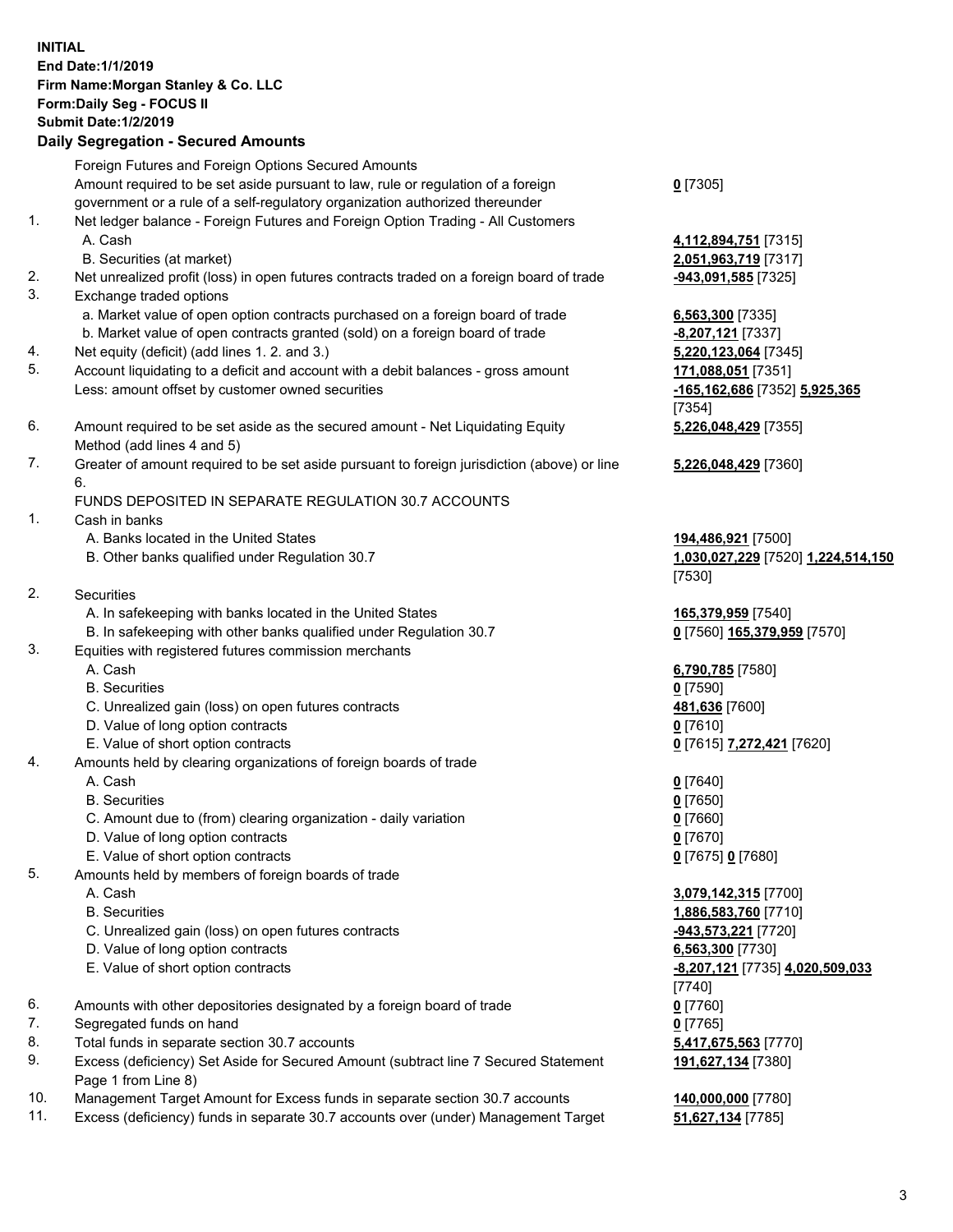**INITIAL End Date:1/1/2019 Firm Name:Morgan Stanley & Co. LLC Form:Daily Seg - FOCUS II Submit Date:1/2/2019 Daily Segregation - Segregation Statement** SEGREGATION REQUIREMENTS(Section 4d(2) of the CEAct) 1. Net ledger balance A. Cash **10,000,944,154** [7010] B. Securities (at market) **6,210,944,174** [7020] 2. Net unrealized profit (loss) in open futures contracts traded on a contract market **815,125,673** [7030] 3. Exchange traded options A. Add market value of open option contracts purchased on a contract market **297,486,768** [7032] B. Deduct market value of open option contracts granted (sold) on a contract market **-381,260,601** [7033] 4. Net equity (deficit) (add lines 1, 2 and 3) **16,943,240,168** [7040] 5. Accounts liquidating to a deficit and accounts with debit balances - gross amount **388,770,393** [7045] Less: amount offset by customer securities **-384,806,215** [7047] **3,964,178** [7050] 6. Amount required to be segregated (add lines 4 and 5) **16,947,204,346** [7060] FUNDS IN SEGREGATED ACCOUNTS 7. Deposited in segregated funds bank accounts A. Cash **4,469,874,656** [7070] B. Securities representing investments of customers' funds (at market) **0** [7080] C. Securities held for particular customers or option customers in lieu of cash (at market) **565,669,805** [7090] 8. Margins on deposit with derivatives clearing organizations of contract markets A. Cash **6,513,687,756** [7100] B. Securities representing investments of customers' funds (at market) **0** [7110] C. Securities held for particular customers or option customers in lieu of cash (at market) **5,645,274,369** [7120] 9. Net settlement from (to) derivatives clearing organizations of contract markets **160,754,078** [7130] 10. Exchange traded options A. Value of open long option contracts **297,486,768** [7132] B. Value of open short option contracts **-381,260,601** [7133] 11. Net equities with other FCMs A. Net liquidating equity **9,600,608** [7140] B. Securities representing investments of customers' funds (at market) **0** [7160] C. Securities held for particular customers or option customers in lieu of cash (at market) **0** [7170] 12. Segregated funds on hand **0** [7150] 13. Total amount in segregation (add lines 7 through 12) **17,281,087,439** [7180] 14. Excess (deficiency) funds in segregation (subtract line 6 from line 13) **333,883,093** [7190]

- 15. Management Target Amount for Excess funds in segregation **280,000,000** [7194]
- 16. Excess (deficiency) funds in segregation over (under) Management Target Amount Excess

**53,883,093** [7198]